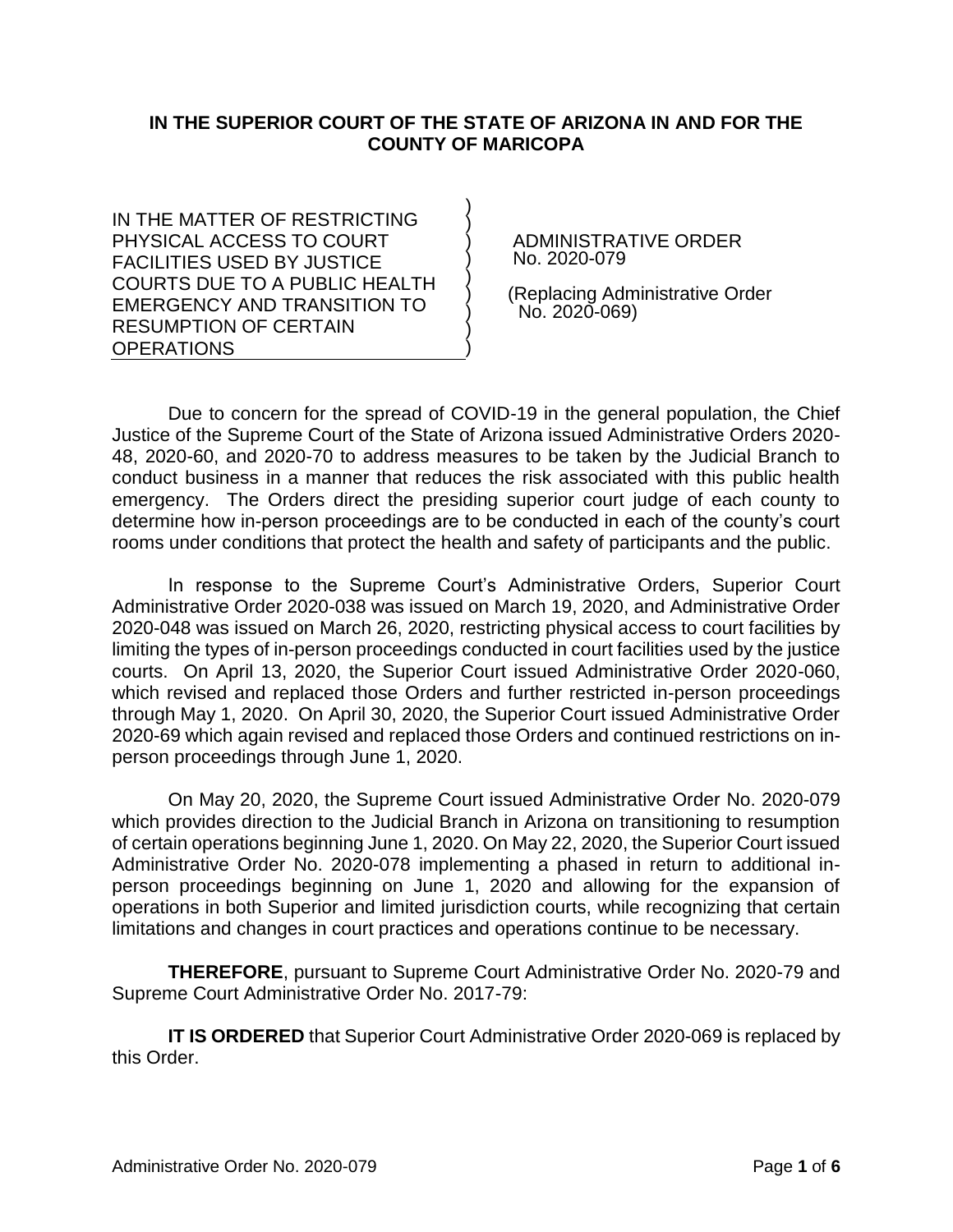**IT IS FURTHER ORDERED** that all justice courts in Maricopa County will continue to hold hearings via audio and video appearances and remain available to process all case types and non-appearance proceedings. However, beginning June 1, 2020, the justice courts are authorized to phase-in necessary in-person court proceedings so long as they may be conducted consistent with the courthouse safety requirements set forth in Section I of Supreme Court Administrative Order No. 2020-79. It remains the presumption that proceedings be conducted via audio and video unless both authorized by this order and deemed necessary by the assigned judge. For more information on operations of the justice courts for the duration of the public health emergency, please contact the assigned justice court. Contact information is available at:

## <http://justicecourts.maricopa.gov/Locations/index.aspx>

**IT IS FURTHER ORDERED** that the justice courts will implement a staffing plan that allows for the continuity of court operations in the event a significant number of staff at a facility are required to self-quarantine due to exposure to the novel corona virus. The plan will require each fulltime Justice Court to designate two members of its staff to be available to be deployed by the Presiding Justice of the Peace to a justice court facility in the event of a staffing shortage due to a quarantine. One of the two designees for each Justice Court will immediately begin working from home, and the other designee may work in their Justice Court but be available to be deployed to another Justice Court location as needed. The Presiding Justice of the Peace shall communicate more detailed guidelines on how to implement this staffing plan.

**IT IS FURTHER ORDERED** the Presiding Judge of the Superior Court may grant contractors and other individuals access to any court facility.

**IT IS FURTHER ORDERED** that for the duration of this order, physical access to county buildings in which the justice courts are located in Maricopa County shall be restricted to attendance at in-person court hearings. This does not include court locations inside the Civic Center in Gilbert, Arizona. This restriction does not apply to employees of the Judicial Branch, employees of the Clerk of the Superior Court, employees of the Maricopa County Sherriff's Office or Maricopa County employees housed within a court building.

**IT IS FURTHER ORDERED** that attendance at any in-person event held pursuant to one of the limited exceptions below will be limited to parties, witnesses, victims, sheriff's deputies, detention officers, law enforcement officers, parents in juvenile delinquency matters, and lawyers, who are participating in the hearing or event.

**IT IS FURTHER ORDERED** that beginning June 15<sup>th</sup>, 2020, justice courts within Maricopa County are authorized to phase-in jury trials, taking into consideration the physical space of individual courthouses and court rooms. Each court shall employ appropriate social distancing and other measures necessary for the protection of jurors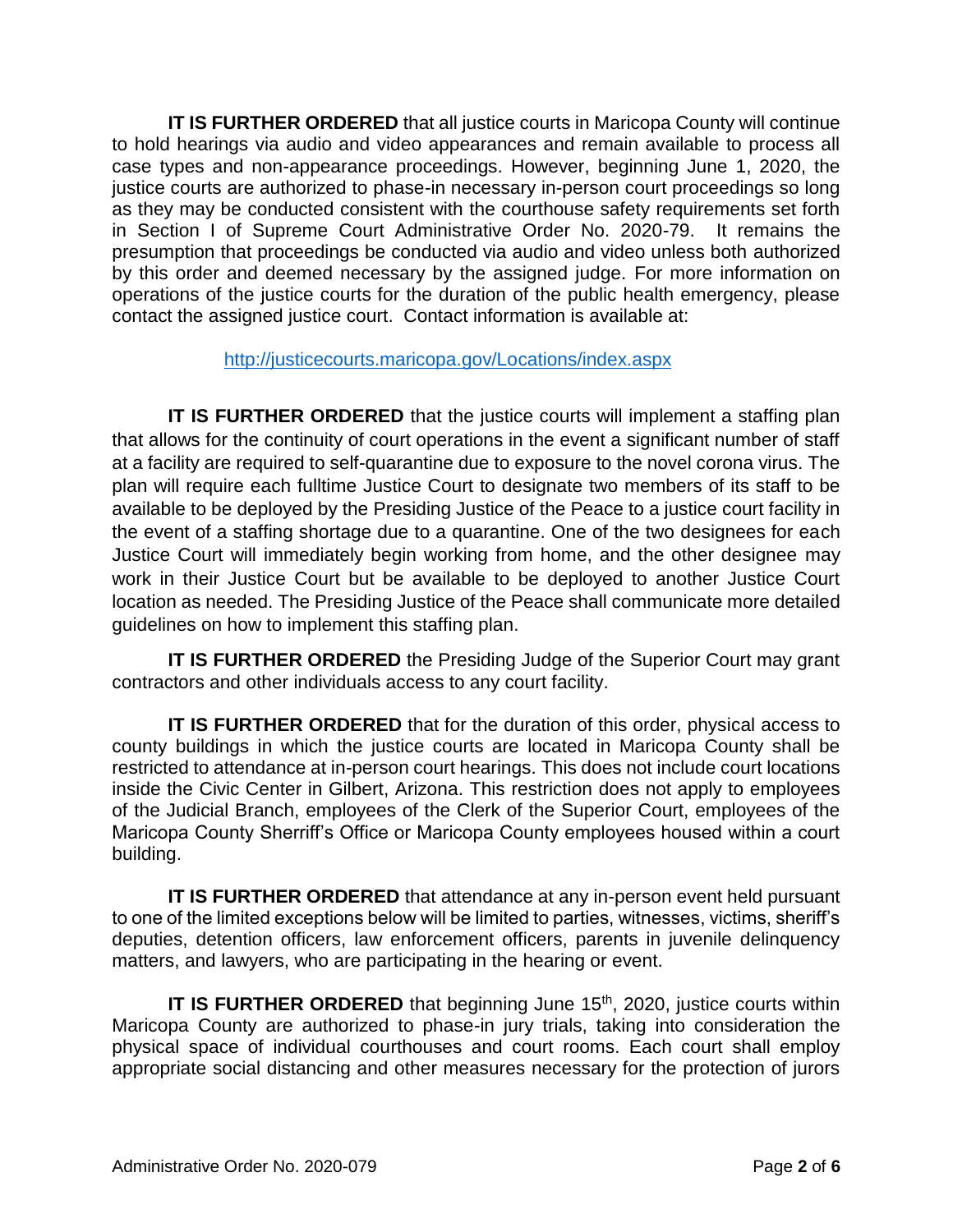and other court participants and shall post on established court websites information describing protective measures taken.

**IT IS FURTHER ORDERED** after June 1, 2020, through the end of Phase II of the Supreme Court's operational plan, court documents are encouraged to be transmitted by email, fax, or mail to the assigned justice court. Exceptions will be made for emergency proceedings, evictions, change in release conditions, in-custody requests, protective orders, and similar emergency matters. Documents being submitted to the court under one of these exceptions may be placed in a drop box located outside of the court building if available.

**IT IS FURTHER ORDERED** that any person intending to be present at a court proceeding who has been diagnosed with COVID-19, has exposure to COVID-19, or has symptoms of COVID-19 as defined by the U.S. Center for Disease Control must contact the assigned justice court via telephone, fax, or email to arrange to appear telephonically, have their appearance waived, or have the proceeding reset.

**IT IS FURTHER ORDERED** that all justice court employees and judges shall wear a mask or face covering when they are in a court facility. The only exception is that when they are at their workspace, they may remove their mask or face covering if they are not required to interact with the public and they are more than six feet away from any other person.

**IT IS FURTHER ORDERED** that all other persons entering a justice court facility are required to wear a mask or face covering at all times that they are inside the facility. Any person who refuses to wear a mask or face covering as directed by court personnel will be denied access to the facility. If a participant is denied physical access to the courthouse for refusing to wear a face covering, the participant must contact the judge's staff to determine whether the person can participate in the proceeding using an audio or video connection.

**IT IS FURTHER ORDERED** that the public is subject to a health screening protocol upon entrance to a justice court facility, including having their body temperature taken. Any person who does not pass the health screening protocol shall be denied entrance into the facility.

**IT IS FURTHER ORDERED** that during in-courtroom proceedings, the judge may authorize the temporary removal of masks or face coverings for purposes of witness testimony, defendant identification, making an appropriate record, or other reasons deemed necessary by the judicial officer provided that appropriate social distancing or other protective measures are followed.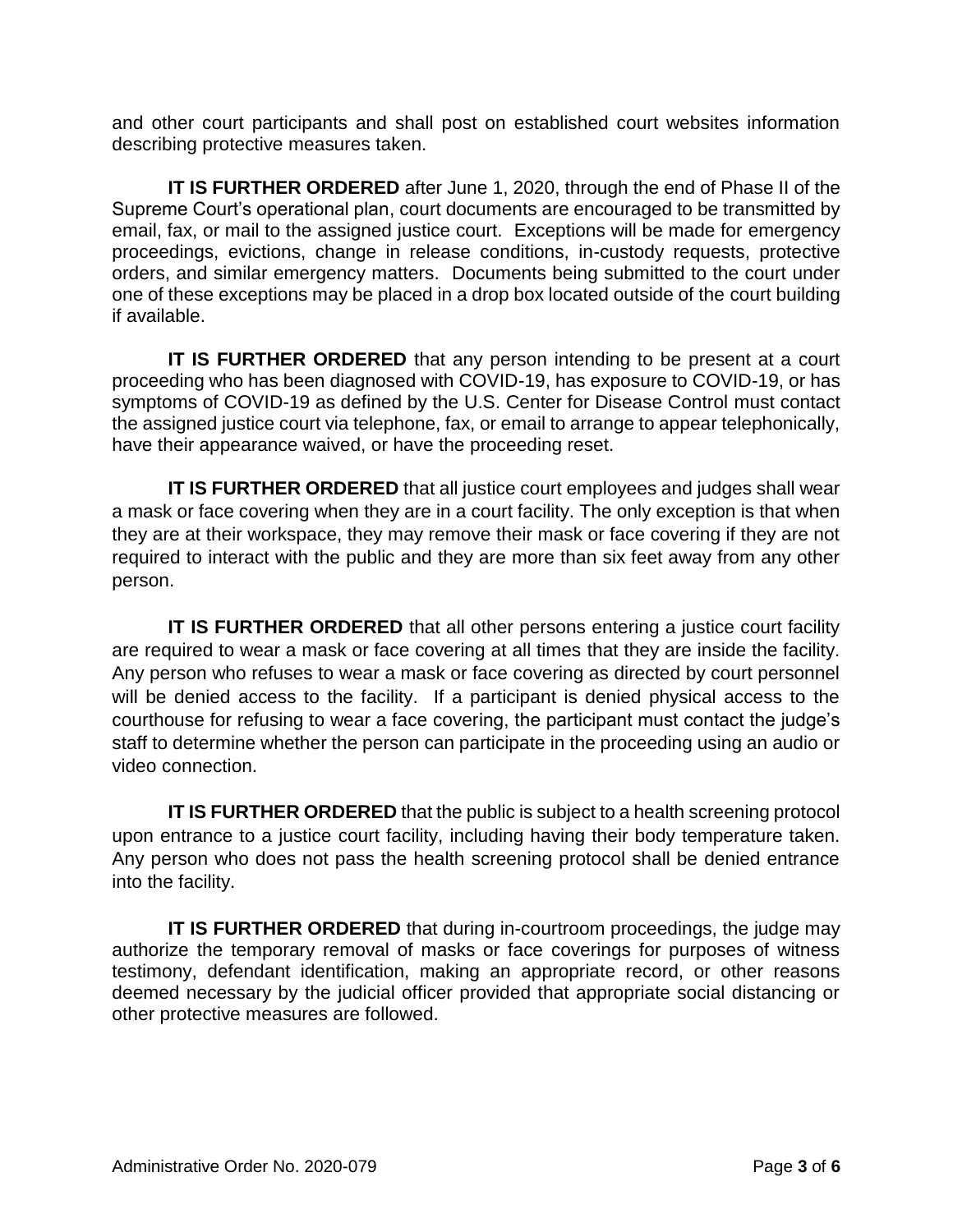**IT IS FURTHER ORDERED** any in-person appearance may be converted to a telephonic or video appearance by order of any judicial officer of the assigned justice court, unless an in-person appearance is required by statute or the Arizona or United States Constitution.

**IT IS FURTHER ORDERED** that the justice courts are authorized to phase-in inperson court proceedings as follows:

## **CRIMINAL:**

**IT IS ORDERED** that all initial appearances for in-custody defendants will proceed in-person by video through the use of the Video Arraignment Center unless otherwise directed by the court, except for initial appearances on summonses, which may be continued.

**IT IS FURTHER ORDERED** that all release hearings for in-custody defendants will proceed in-person by video through the use of the Video Arraignment Center, unless otherwise directed by the court.

**IT IS FURTHER ORDERED** that the justice courts may permit defendants to enter not-guilty pleas by mail and to receive notice of a court date by mail as provided in Rule 14.2(c) of the Arizona Rules of Criminal Procedure. The justice courts will provide out-of-custody defendants a waiver of counsel form by mail, if applicable.

**IT IS FURTHER ORDERED** that all in-custody sentencings will proceed in-person by video through the use of the Video Arraignment Court.

**IT IS FURTHER ORDERED** that the justice courts should encourage the parties to conduct pretrial conferences telephonically.

#### **JUVENILE:**

**IT IS FURTHER ORDERED** that matters filed against a juvenile in the justice courts are to be processed in accordance with the applicable legal authorities under the direction of the assigned justice court so as to encourage limited in-person proceedings.

#### **CIVIL:**

**IT IS FURTHER ORDERED** that court proceedings in civil matters, including trials to the bench, are to be conducted via audio and video through Phase II unless an inperson proceeding is deemed necessary by the assigned judge.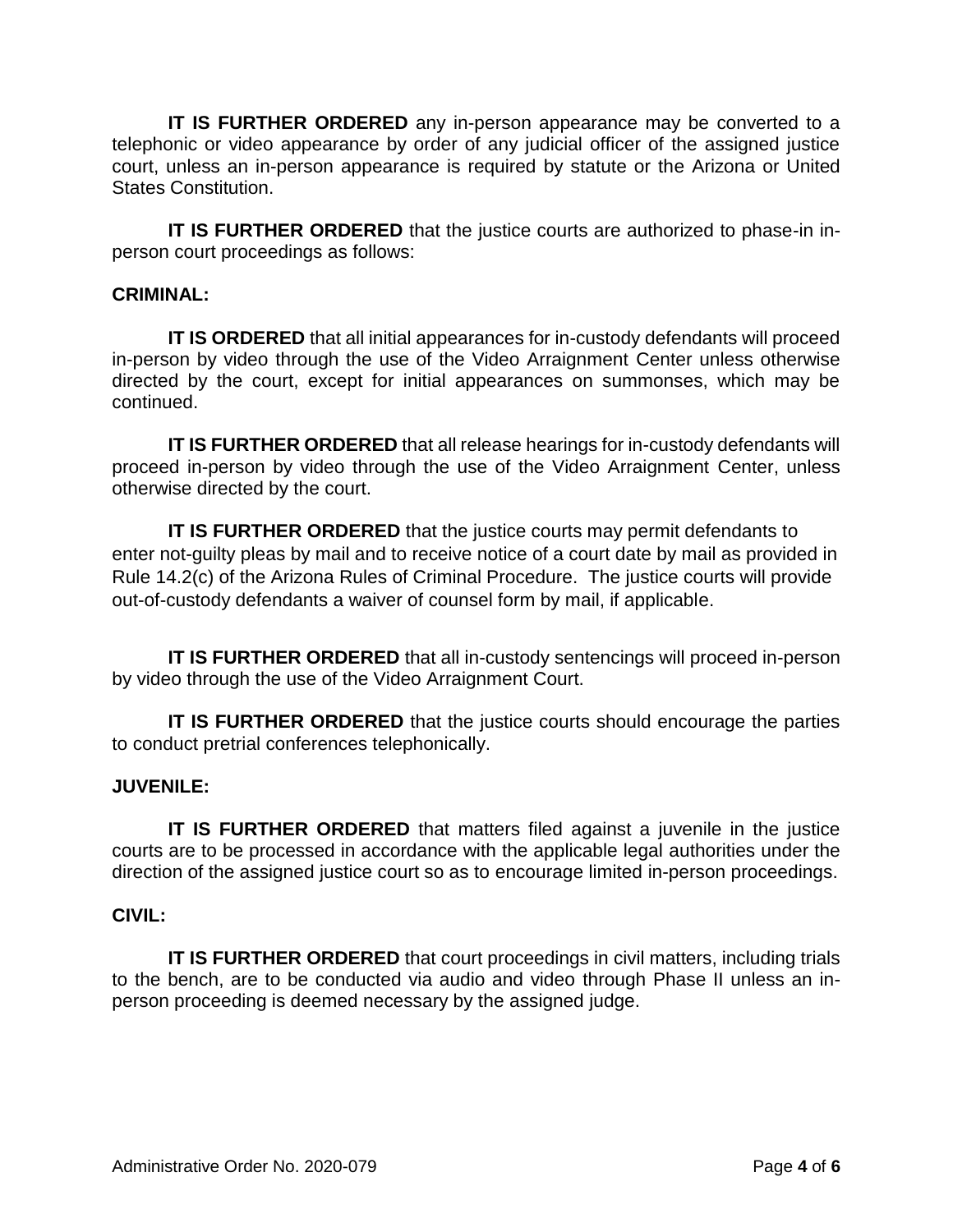**IT IS FURTHER ORDERED** that an individual seeking an eviction/forcible detainer, alleging an irreparable and immediate breach may contact the assigned justice court to request an emergency telephonic hearing date. The summons must provide notice to the defendant of the ability to appear at the hearing telephonically.

**IT IS FURTHER ORDERED** that any debtor requesting a hearing on a writ of garnishment may file an "Emergency Request for Hearing" with the assigned justice court, and the debtor may request a telephonic hearing date.

**IT IS FURTHER ORDERED** that any judgment creditor seeking a judgment against a garnishee or an order of continuing lien may either mail, fax, or email the application to the assigned court or use drop boxes, housed at the assigned justice court, if available.

# **PROTECTIVE ORDERS:**

**IT IS ORDERED** that any individual seeking an order of protection, an injunction against harassment, or an injunction against workplace harassment may complete a petition through AZPOINT at<https://azpoint.azcourts.gov/> and may file a petition for such relief by calling the justice court and providing the confirmation number assigned in AZPOINT. Any contested hearings will be conducted as directed by further court order. Such hearings may be conducted in-person, telephonically, or through video conferencing.

# **WEDDINGS:**

**IT IS ORDERED** that a judge may perform a ceremony inside a court facility so long as the number of people is limited to the marrying couple and two witnesses plus the judge. The couple should first contact the justice court by telephone to confirm that marriage licenses are issued at that location before coming to the court. This does not preclude a wedding ceremony with more than four people in attendance from being performed on the outside grounds of a court building.

#### **OTHER:**

**IT IS FURTHER ORDERED** that prior to any justice court physically closing its doors to the public, the Justice of the Peace for that court will first confer with the Presiding Judge of Superior Court.

**IT IS FURTHER ORDERED** that Justices of the Peace may allow their staff to remove from the facility papers on file with the court in order to allow the staff to work from home during this public health emergency. The Justice of the Peace should provide instructions to their staff to ensure that access to the documents are appropriately limited to court personnel only and that the documents will be promptly returned to the court as needed to comply with Supreme Court Rule 123.